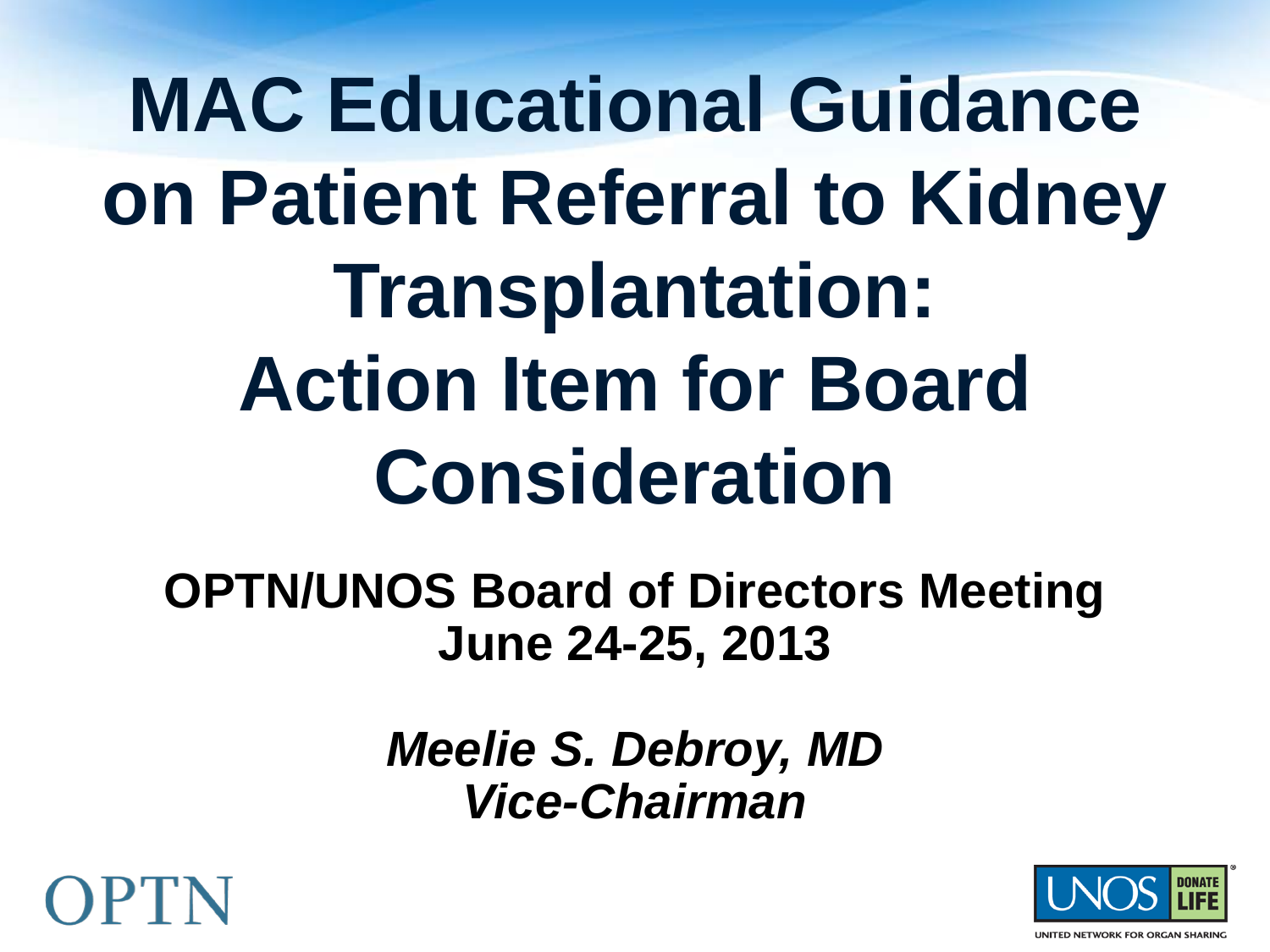# **Problem Statement**

- **Minorities experience delays in referral, wait listing, and eventual transplantation as compared to Whites.** 
	- **Majority of patients have seen a nephrologist < 12 months at time of initiation of dialysis**
	- **Many spend significant time on dialysis prior to referral for kidney transplant evaluation**
	- **Many never informed of transplant options**



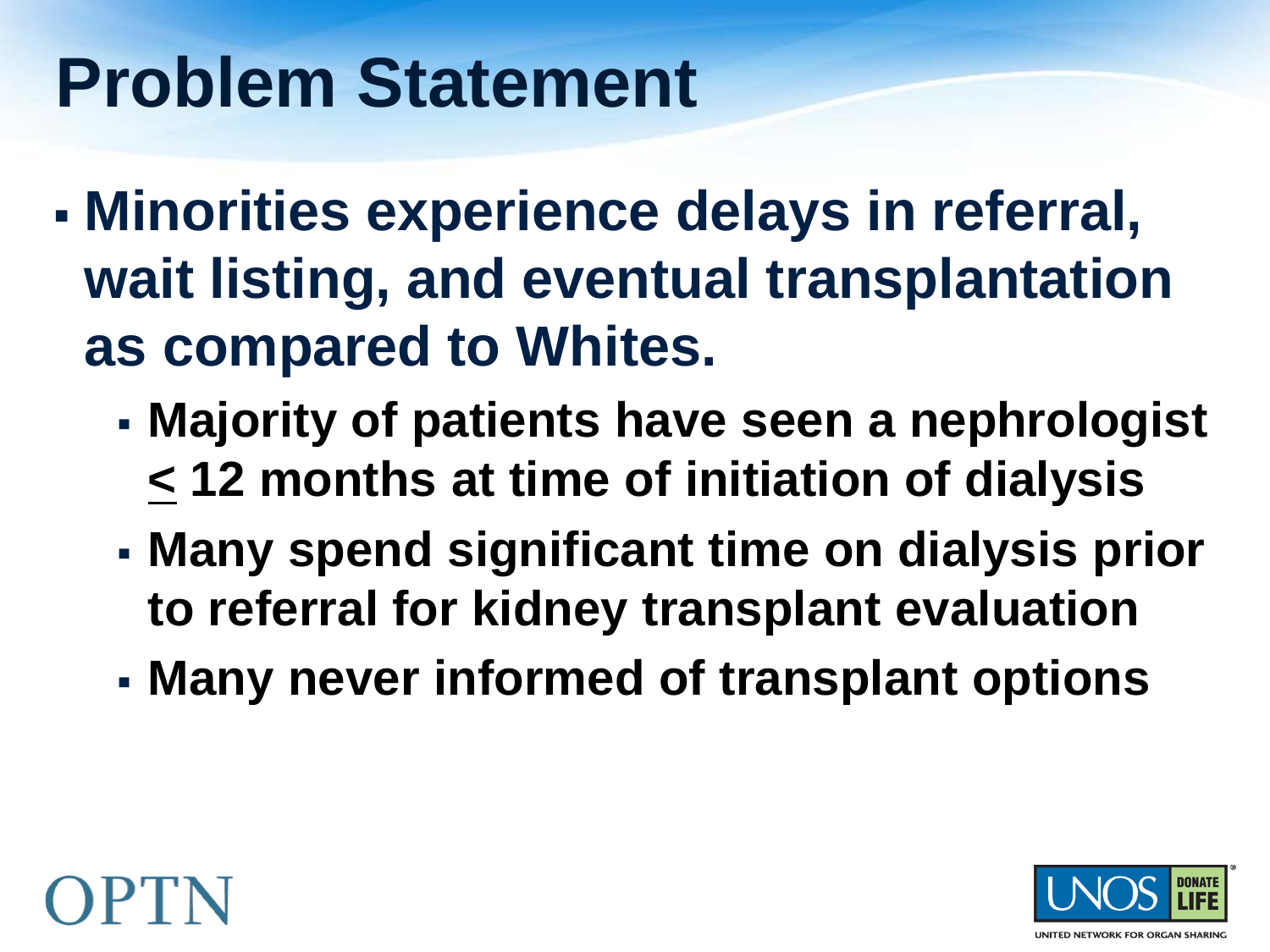## **Nephrologist Care Prior to Dialysis Initiation**



**USRDS 2007**

UNITED NETWORK FOR ORGAN SHARING

**DONATE**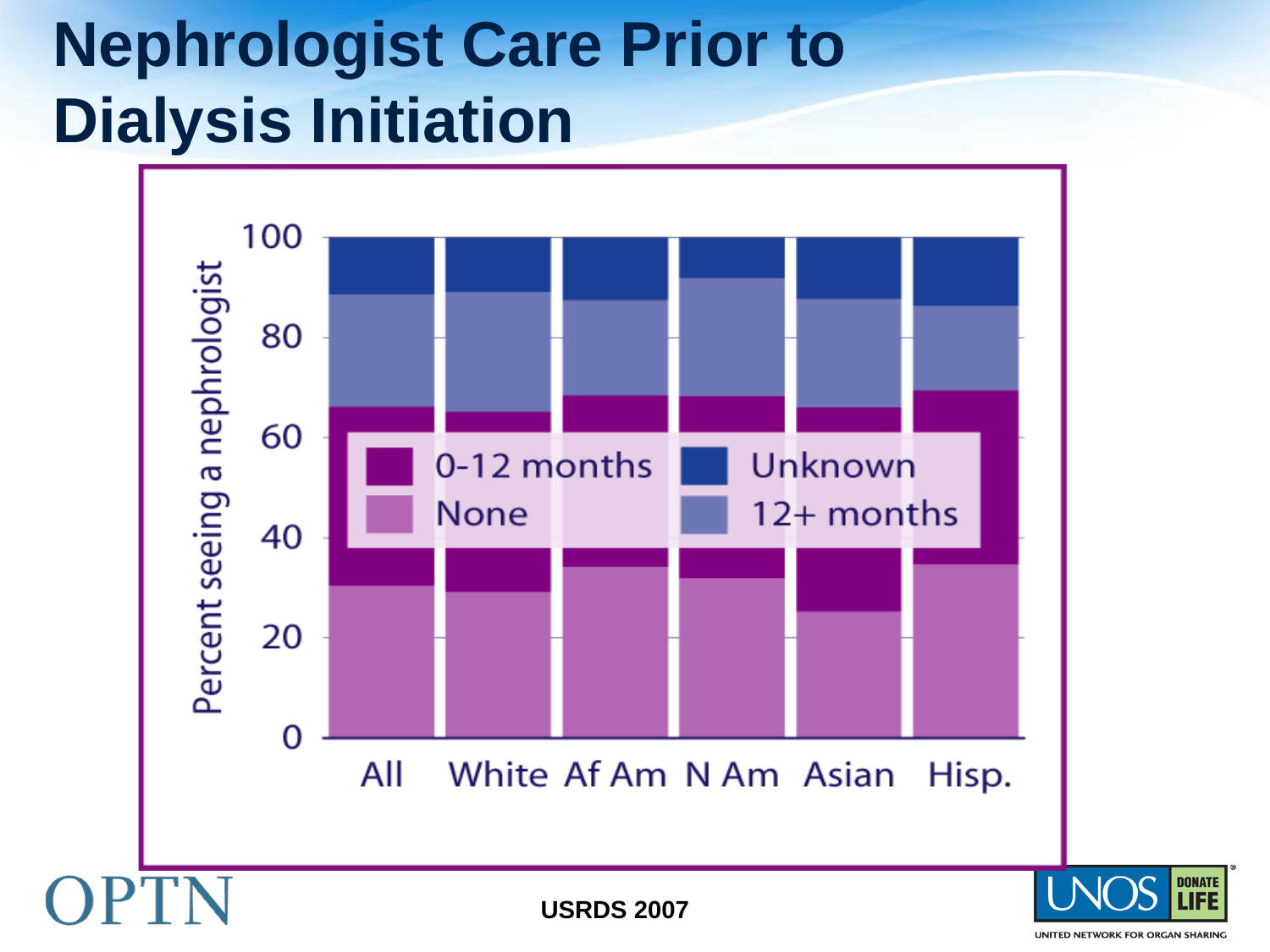# **Patients Informed of Transplant Options at Initiation of Dialysis**





**USRDS 2007**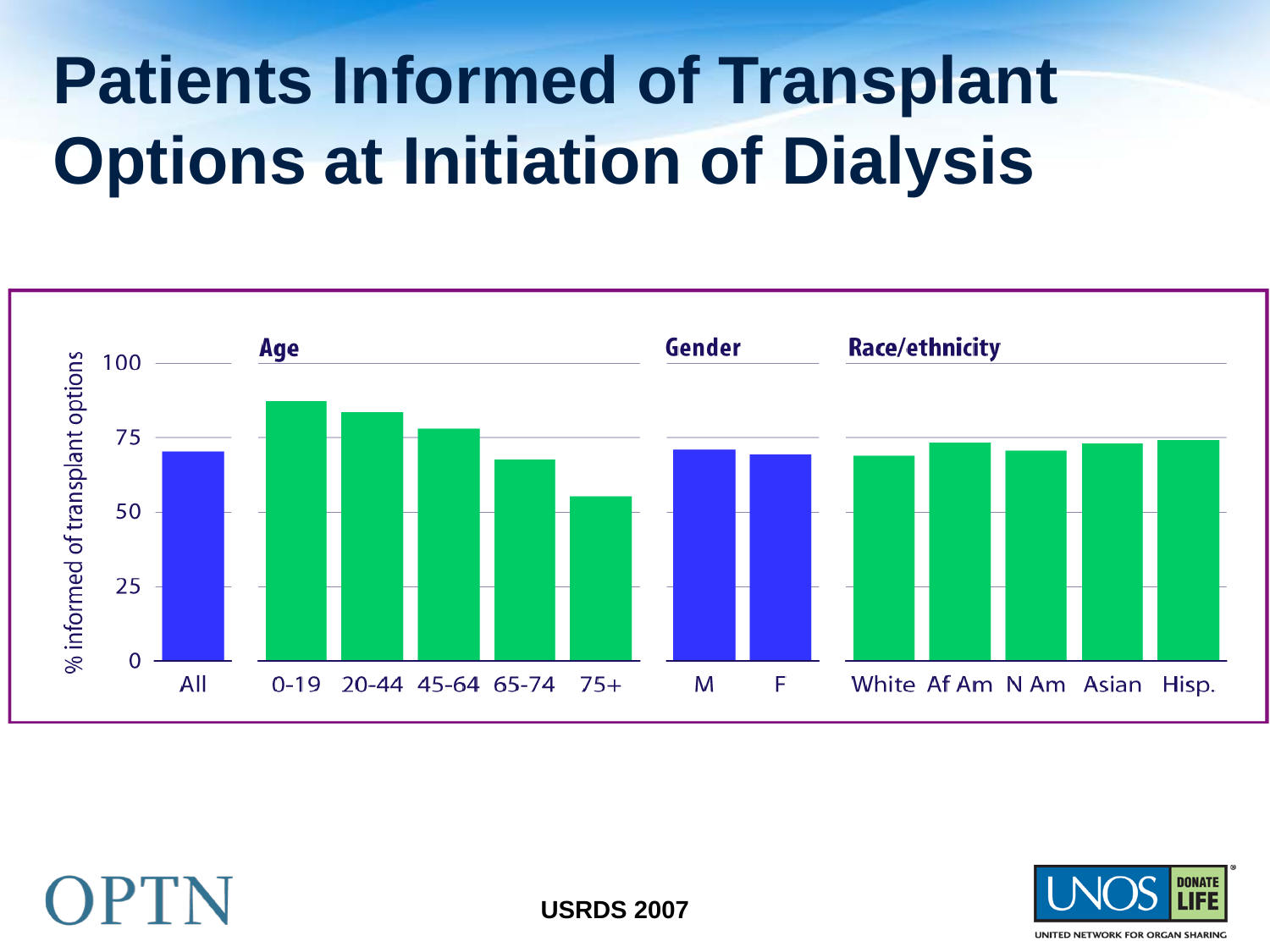# **CMS 2728 Medical Evidence Form**

| <b>B. COMPLETE FOR ALL ESRD PATIENTS IN DIALYSIS TREATMENT</b> |                                                                                             |
|----------------------------------------------------------------|---------------------------------------------------------------------------------------------|
| 20. Name of Dialysis Facility                                  | 21. Medicare Provider Number (for item 20)                                                  |
| 22. Primary Dialysis Setting                                   | 23. Primary Type of Dialysis                                                                |
| Home Dialysis Facility/Center D SNF/Long Term Care Facility    | Hemodialysis (Sessions per week<br>hours per session<br><b>CCPD</b><br><b>CAPD</b><br>Other |
| 24. Date Regular Chronic Dialysis Began<br>DD<br>YYYY<br>MM    | 25. Date Patient Started Chronic<br>Dialysis at Current Facility<br>MM<br><b>DD</b><br>YYYY |
| 26. Has patient been informed of kidney transplant options?    | 27. If patient NOT informed of transplant options, please check all that apply:             |
| $\Box$ No<br>Yes                                               | Patient declines information<br>Medically unfit                                             |
|                                                                | Patient has not been assessed<br>Unsuitable due to age                                      |
|                                                                | $\Box$ Other<br>Psychologically unfit                                                       |

FORM CMS-2728-U3 (06/04) EF(03/2005)



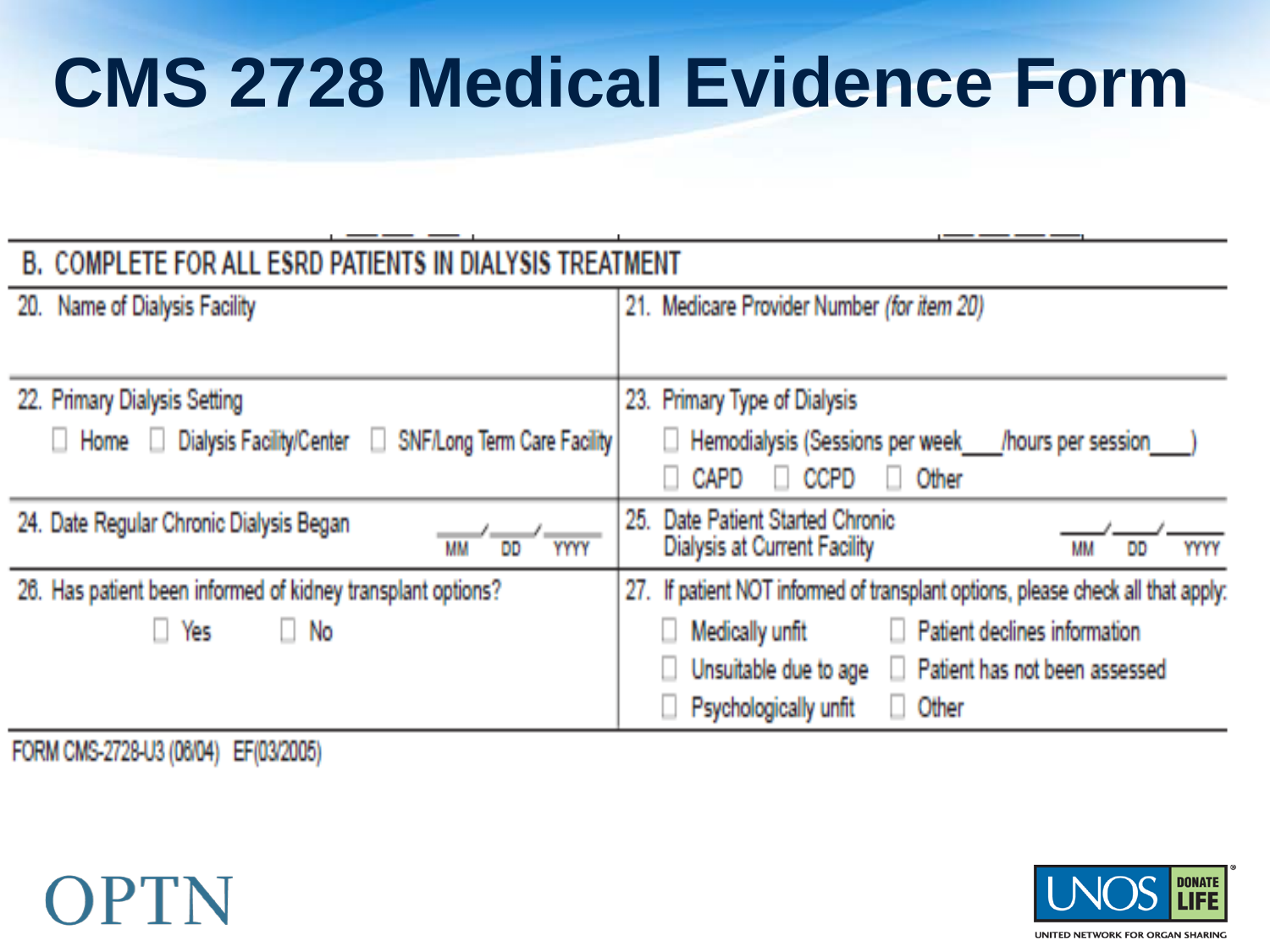**Adjusted Odds Ratio† of New ESRD Patients Being Placed on the Kidney Transplant Waitlist or Receiving a Living Donor Kidney Transplant by Ethnicity, Jul-Dec 2005** 



**† Adjusted for gender, ethnicity, ESRD cause, comorbid conditions, insurance at incidence, employment at incidence, BMI group, and geographic region (census region); 4,360 of 36,176 patients were waitlisted or received a living donor transplant. (SRTR Analysis)** 

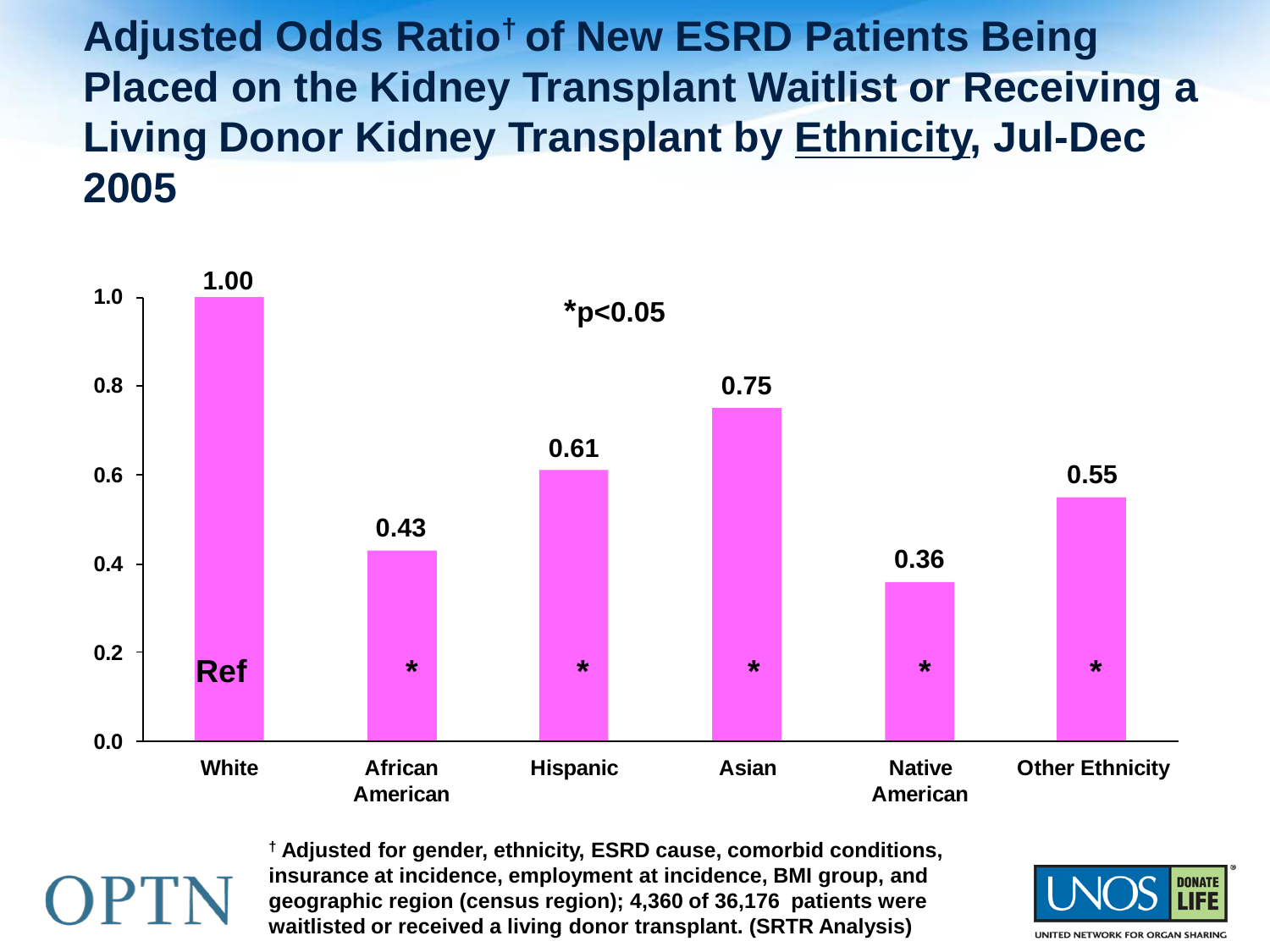# **Reasons Why Patients Not Informed of Transplant Options**





**USRDS 2007**

**UNITED NETWORK FOR ORGAN SHARING**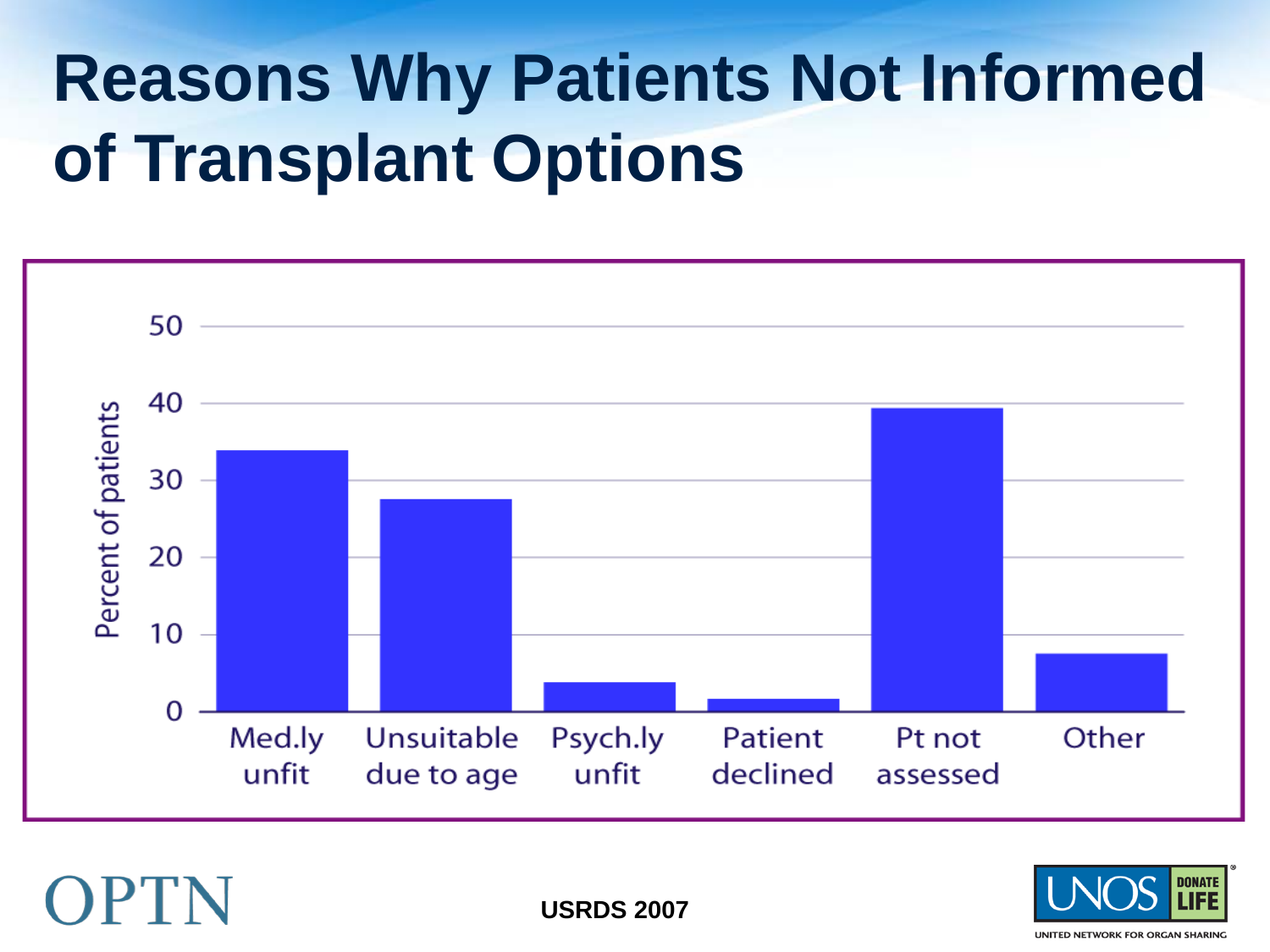# **Median Waiting Time by Demographic Category**





OPTN

**USRDS 2007**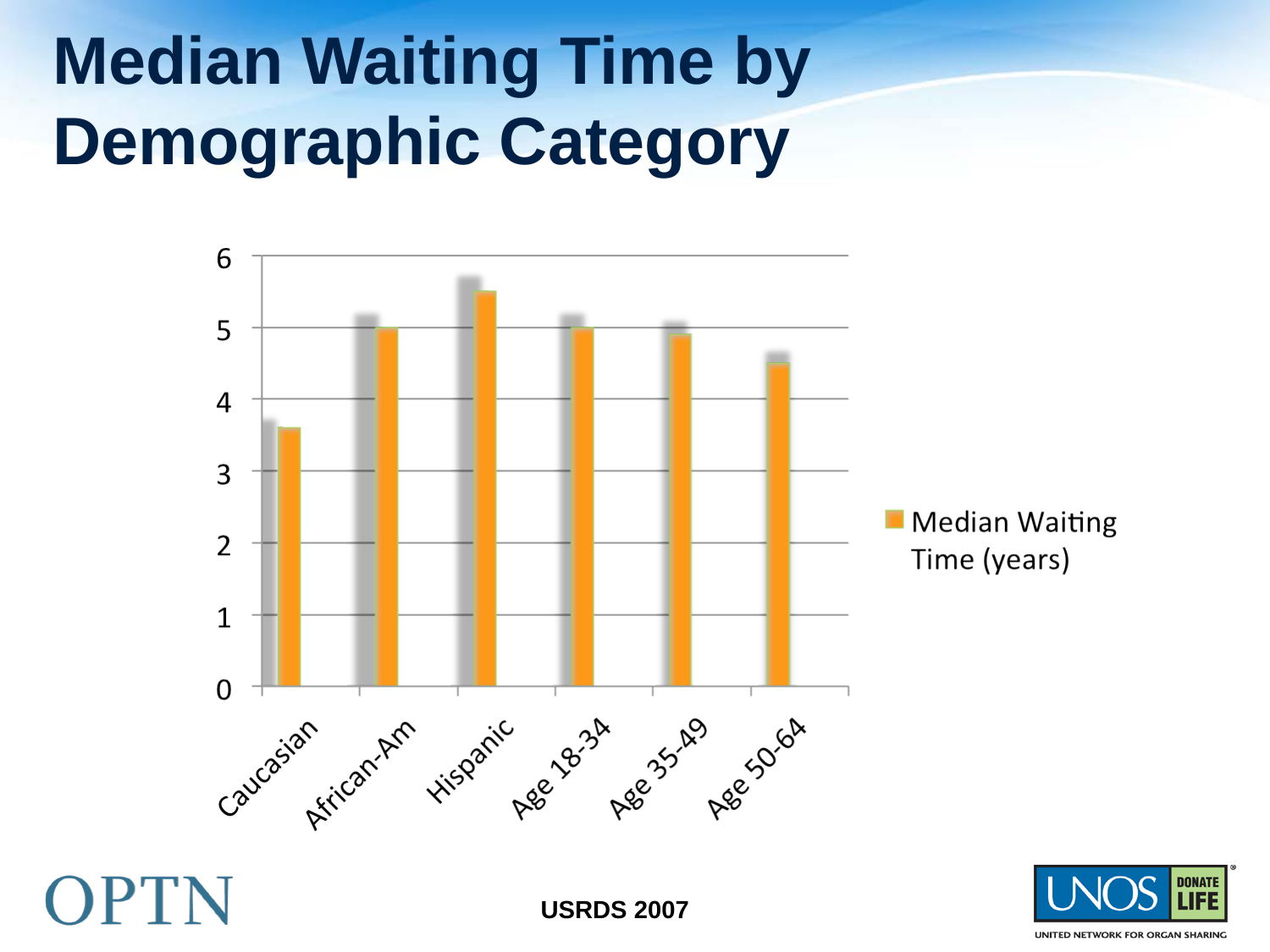## **Problem Statement**

**There is no established system to ensure that medically appropriate candidates are referred to transplantation.** 



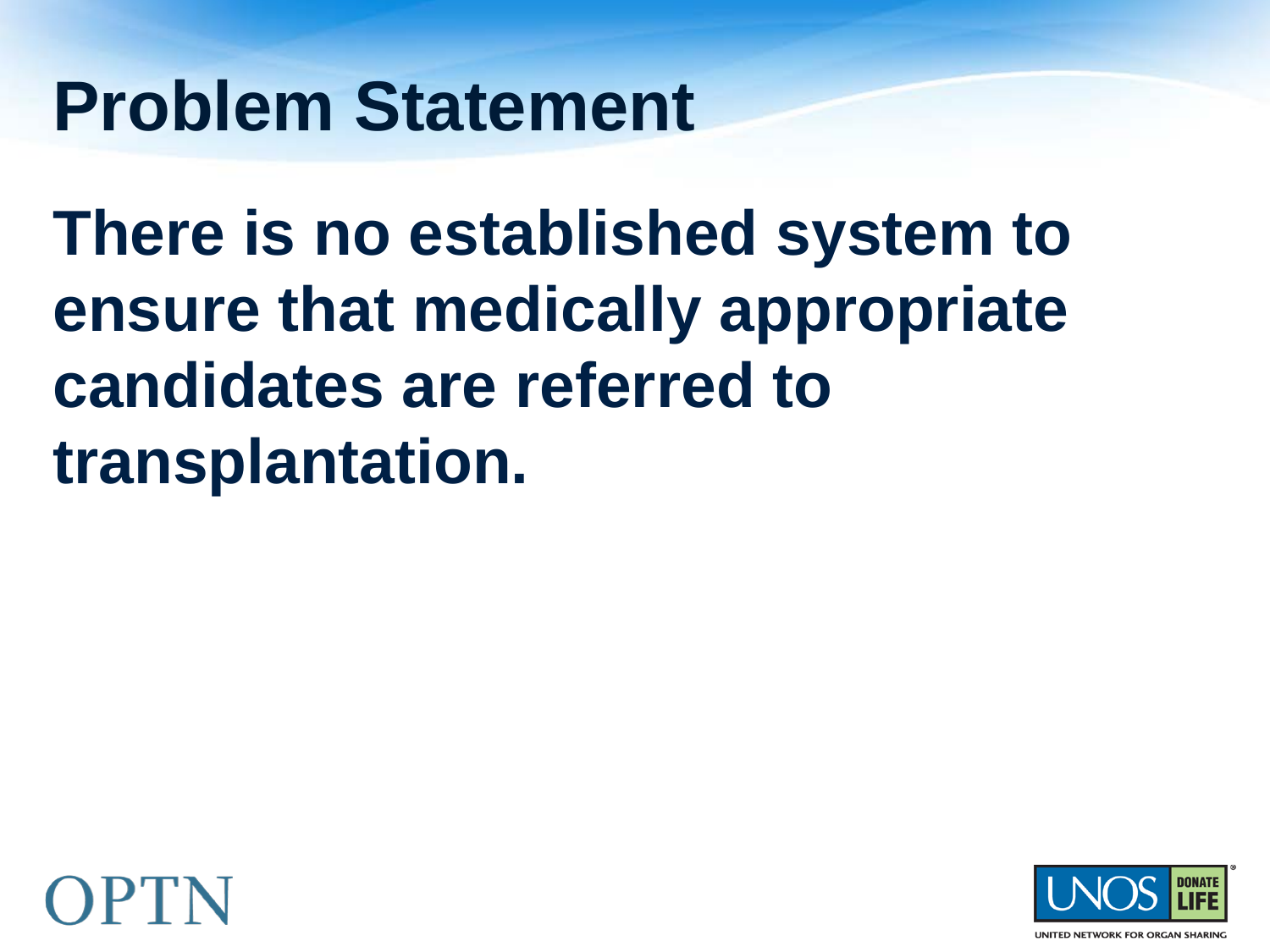### **Kidney Referral Survey Results**

- **Overall lack of oversight of the transplant referral process.**
- **Even though kidney transplantation is the optimal treatment for ESRD, there is no system that monitors timely referral of all potential recipients**
- **Transplant centers generally do not have the resources to determine if eligible patients are referred for evaluation or even informed of transplant options.**
- **Educational efforts to encourage and improve timely referral are needed.**



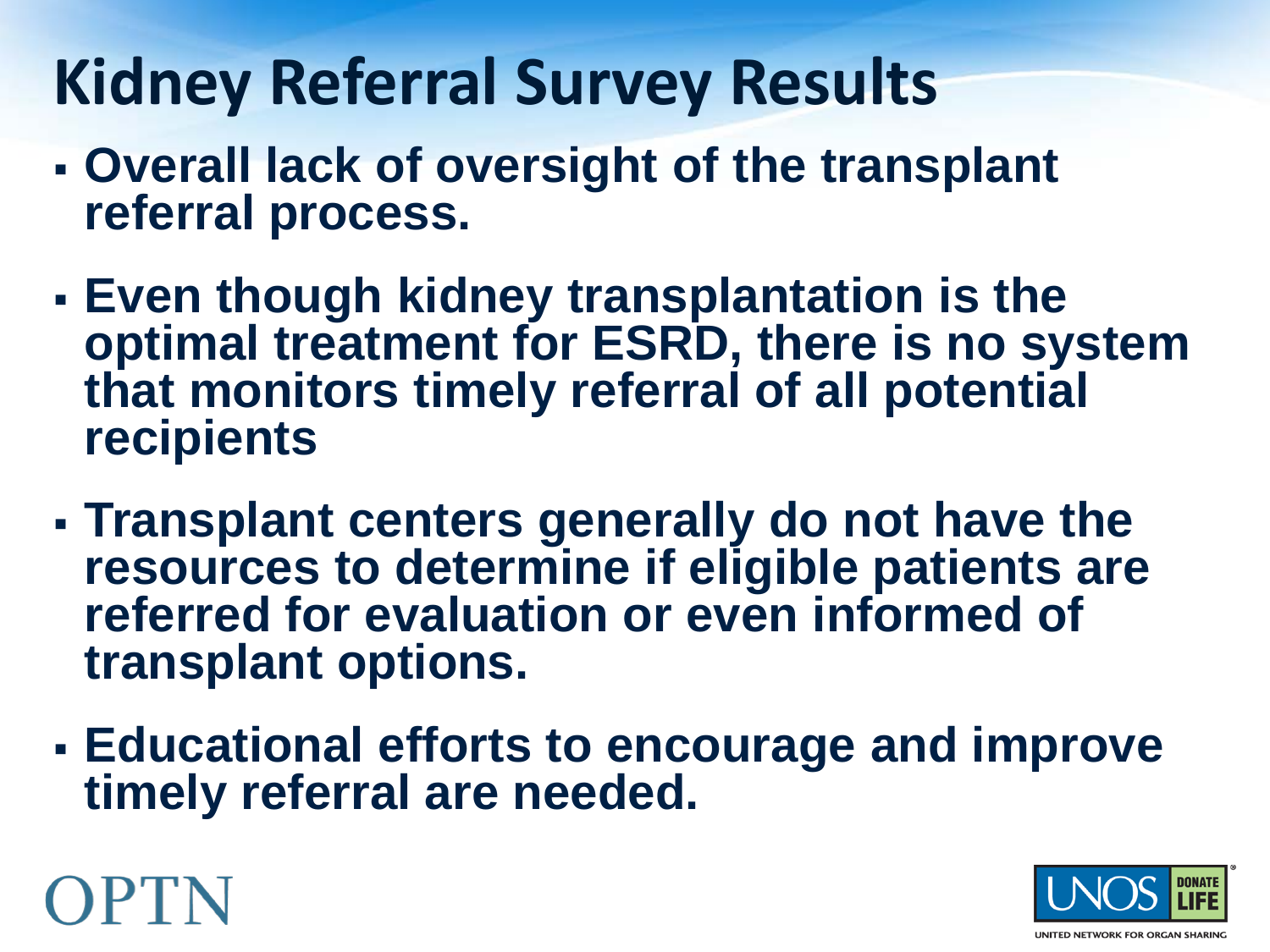## **Problem Statement**

**Late referral has negative medical consequences for patients and limits future opportunities for successful transplantation.**



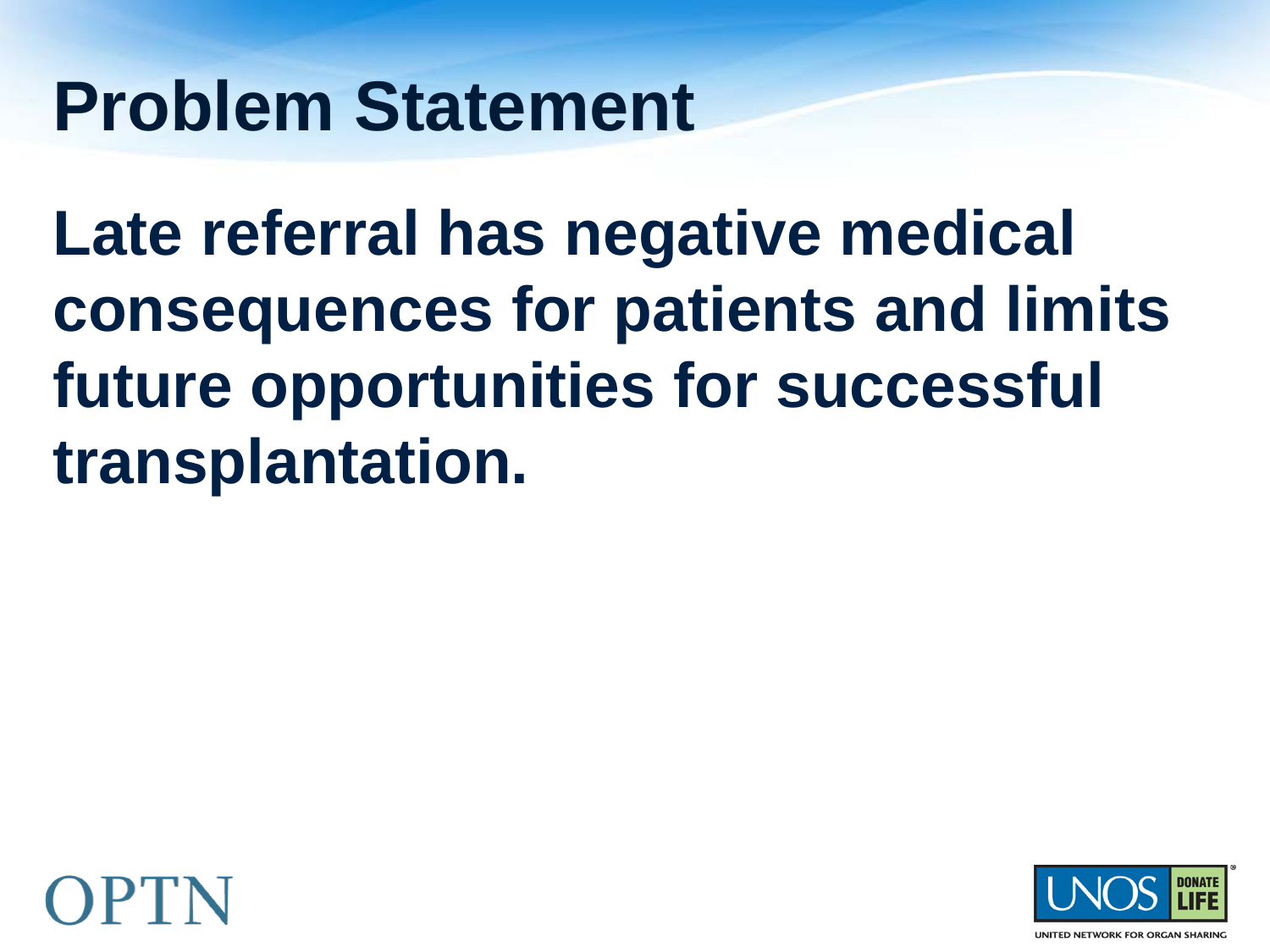#### **Educational Guidance on Patient Referral to Kidney Transplantation**

- **Target Referring Providers**
- **Default pathway for CKD/ESRD patients should be transplant referral**
	- **Providers should not preempt decisions on transplant appropriateness**
- **Preemptive transplant is the goal and can only be achieved with timely (so called** "**early**"**) referral** 
	- **(GFR range = 25-30)**
- **Education about transplant must begin long before ESRD to be most effective**
	- **(Stage 3-4 CKD)**



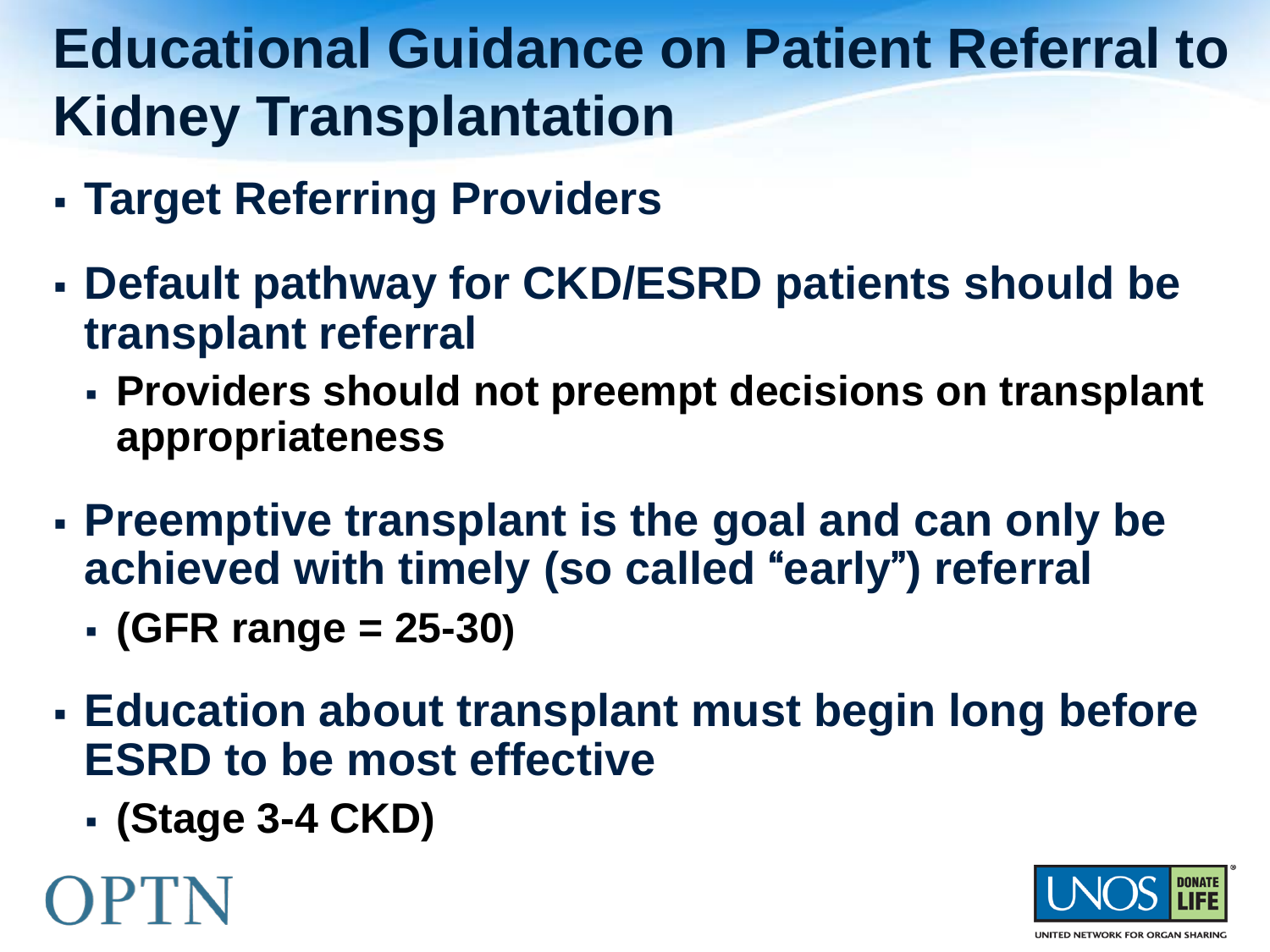# **Organizational Input**

#### **Transplant Partners**

- **AST**
- **ASTS**
- **ASN**
- **NKF**
- **STSW**
- **NATCO**

#### **OPTN Committees**

**Kidney**

OPTN

- **Patient Affairs**
- **Living Donor**
- **Transplant Administrators**

#### **Provider Organization Reps**

- **MOTTEP**
- **ANNA**
- **ACP**



UNITED NETWORK FOR ORGAN SHARING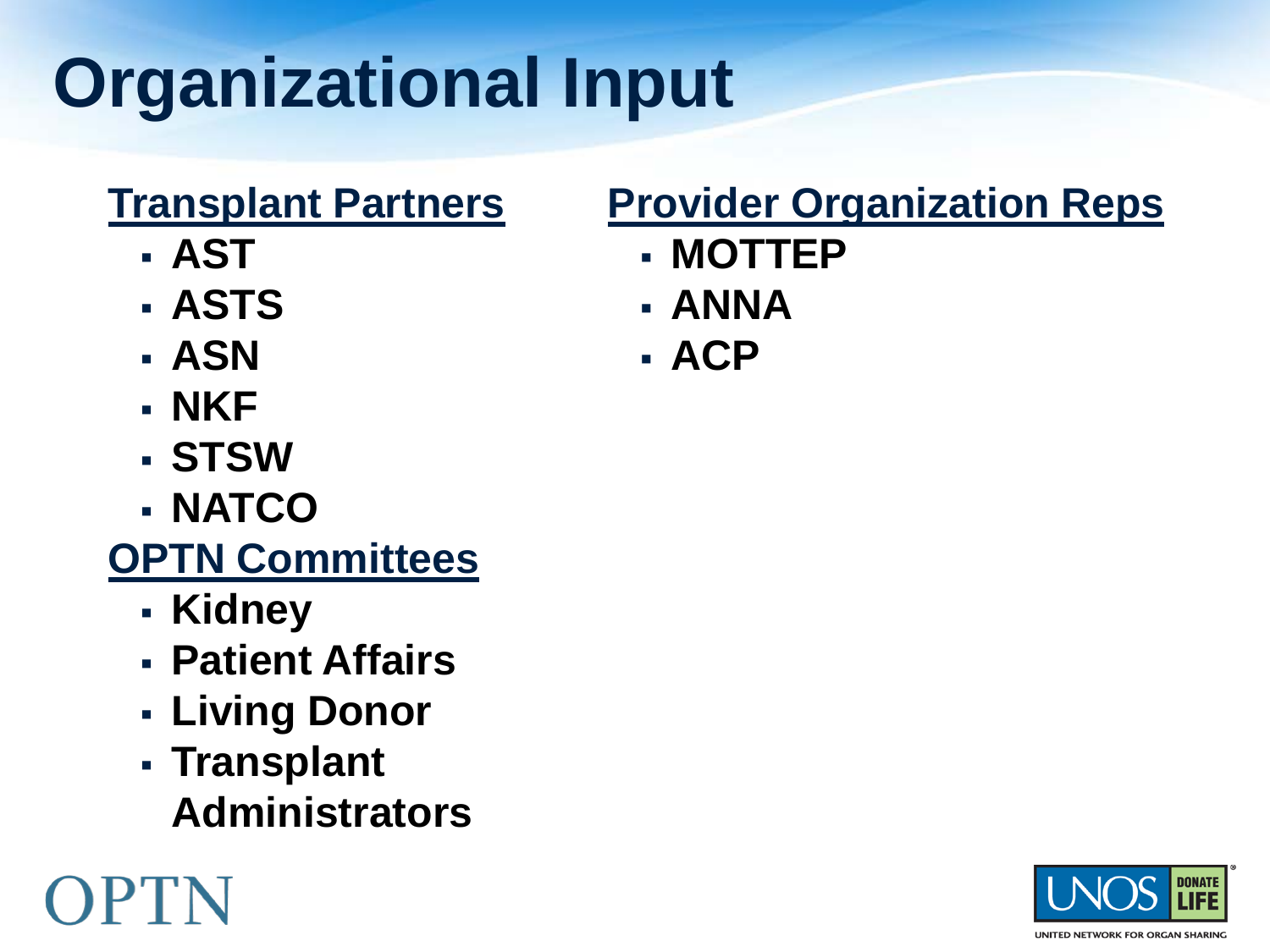# **Major Feedback Themes**

- **Incorporating KAS Information (Dialysis Waiting Time)**
- **Appropriate Timing of Referral**
- **Transplant System Impacts**
- **Incorporating KDIGO 2012 Clinical Practice Guidelines**
- **Noncompliance**